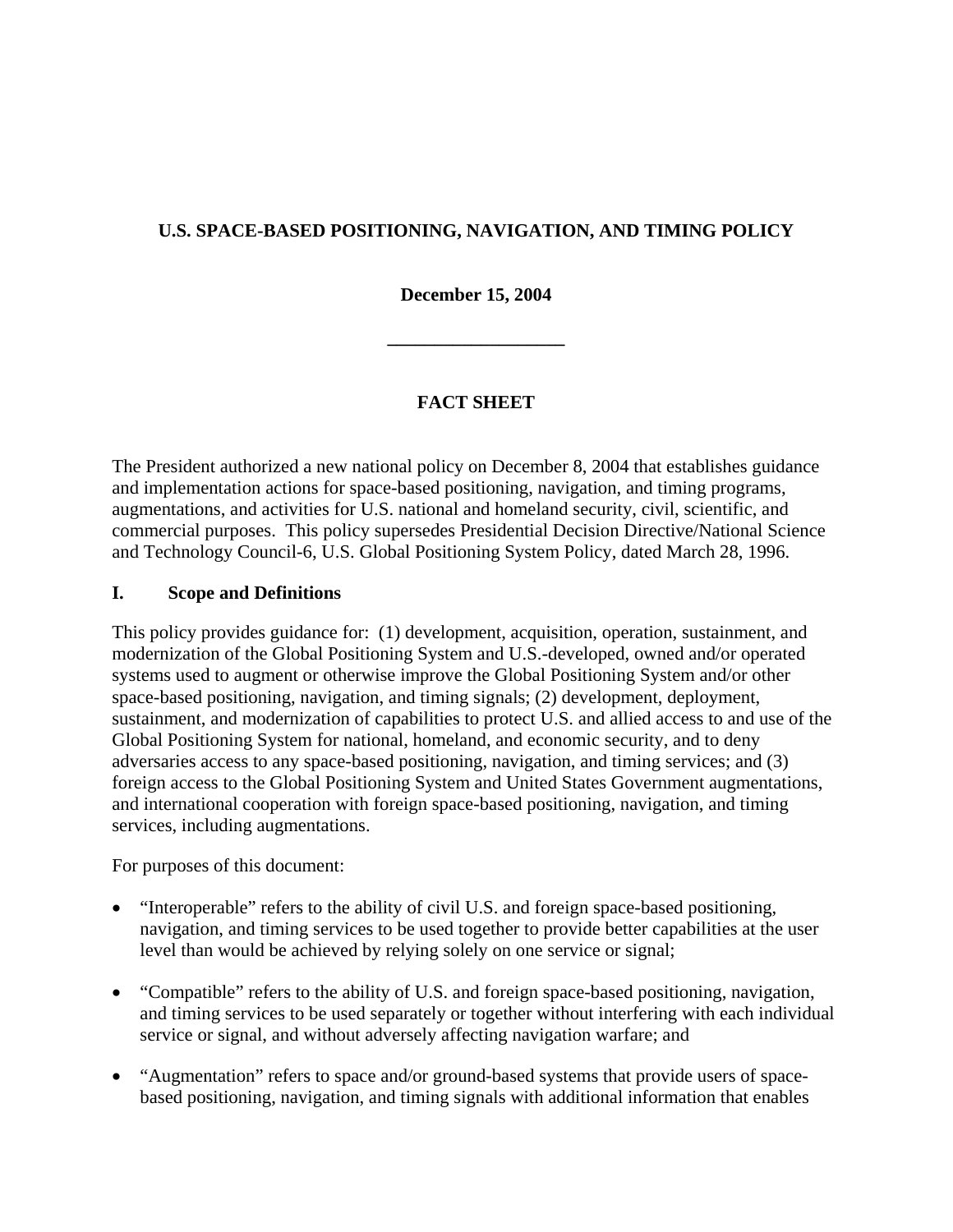users to obtain enhanced performance when compared to the un-augmented space-based signals alone. These improvements include better accuracy, availability, integrity, and reliability, with independent integrity monitoring and alerting capabilities for critical applications.

#### **II. Background**

Over the past decade, the Global Positioning System has grown into a global utility whose multiuse services are integral to U.S. national security, economic growth, transportation safety, and homeland security, and are an essential element of the worldwide economic infrastructure. In the year 2000, the United States recognized the increasing importance of the Global Positioning System to civil and commercial users by discontinuing the deliberate degradation of accuracy for non-military signals, known as Selective Availability. Since that time, commercial and civil applications of the Global Positioning System have continued to multiply and their importance has increased significantly. Services dependent on Global Positioning System information are now an engine for economic growth, enhancing economic development, and improving safety of life, and the system is a key component of multiple sectors of U.S. critical infrastructure.

While the growth in civil and commercial applications continues, the positioning, navigation, and timing information provided by the Global Positioning System remains critical to U.S. national security, and its applications are integrated into virtually every facet of U.S. military operations. United States and allied military forces will continue to rely on the Global Positioning System military services for positioning, navigation, and timing services.

The continuing growth of services based on the Global Positioning System presents opportunities, risks, and threats to U.S. national, homeland, and economic security. The widespread and growing dependence on the Global Positioning System of military, civil, and commercial systems and infrastructures has made many of these systems inherently vulnerable to an unexpected interruption in positioning, navigation, and/or timing services. In addition, whether designed for military capabilities or not, all positioning, navigation, and timing signals from space and their augmentations provide inherent capabilities that can be used by adversaries, including enemy military forces and terrorist groups. Finally, emerging foreign space-based positioning, navigation, and timing services could enhance or undermine the future utility of the Global Positioning System.

The United States must continue to improve and maintain the Global Positioning System, augmentations, and backup capabilities to meet growing national, homeland, and economic security requirements, for civil requirements, and to meet commercial and scientific demands. In parallel, we must continue to improve capabilities to deny adversary access to all space-based positioning, navigation, and timing services, particularly including services that are openly available and can be readily used by adversaries and/or terrorists to threaten the security of the United States. In addition, the diverse requirements for and multiple applications of space-based positioning, navigation, and timing services require stable yet adaptable policies and management mechanisms. The existing management mechanisms for the Global Positioning System and its augmentations must be modified to accommodate a multi-use approach to program planning, resource allocation, system development, and operations. Therefore, the United States Government must improve the policy and management framework governing the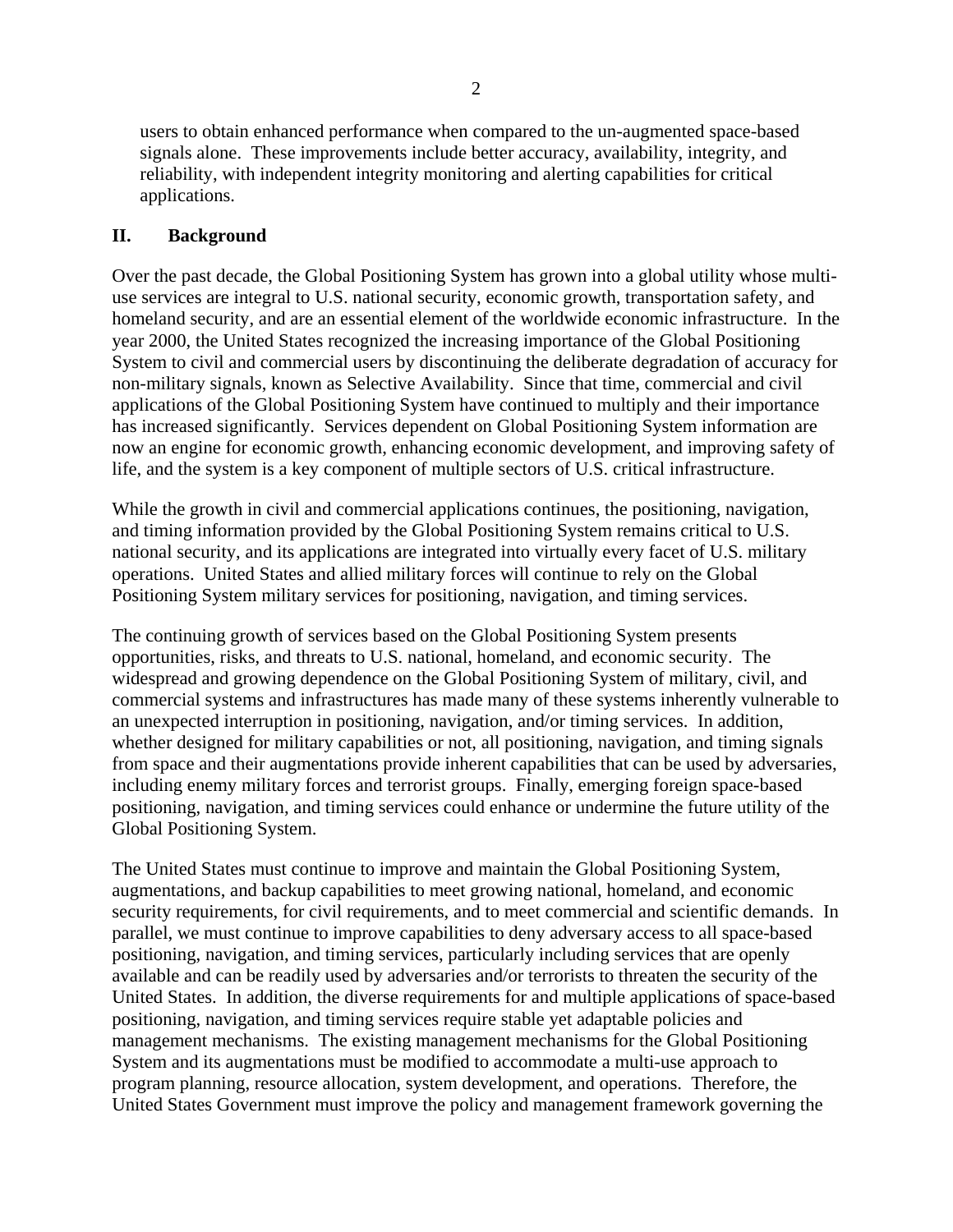Global Positioning System and its augmentations to support their continued ability to meet increasing and varied domestic and global requirements.

## **III. Goals and Objectives**

The fundamental goal of this policy is to ensure that the United States maintains space-based positioning, navigation, and timing services, augmentation, back-up, and service denial capabilities that: (1) provide uninterrupted availability of positioning, navigation, and timing services; (2) meet growing national, homeland, economic security, and civil requirements, and scientific and commercial demands; (3) remain the pre-eminent military space-based positioning, navigation, and timing service; (4) continue to provide civil services that exceed or are competitive with foreign civil space-based positioning, navigation, and timing services and augmentation systems; (5) remain essential components of internationally accepted positioning, navigation, and timing services; and (6) promote U.S. technological leadership in applications involving space-based positioning, navigation, and timing services. To achieve this goal, the United States Government shall:

- Provide uninterrupted access to U.S. space-based global, precise positioning, navigation, and timing services for U.S. and allied national security systems and capabilities through the Global Positioning System, without being dependent on foreign positioning, navigation, and timing services;
- Provide on a continuous, worldwide basis civil space-based, positioning, navigation, and timing services free of direct user fees for civil, commercial, and scientific uses, and for homeland security through the Global Positioning System and its augmentations, and provide open, free access to information necessary to develop and build equipment to use these services;
- Improve capabilities to deny hostile use of any space-based positioning, navigation, and timing services, without unduly disrupting civil and commercial access to civil positioning, navigation, and timing services outside an area of military operations, or for homeland security purposes;
- Improve the performance of space-based positioning, navigation, and timing services, including more robust resistance to interference for, and consistent with, U.S. and allied national security purposes, homeland security, and civil, commercial, and scientific users worldwide;
- Maintain the Global Positioning System as a component of multiple sectors of the U.S. Critical Infrastructure, consistent with Homeland Security Presidential Directive-7, Critical Infrastructure Identification, Prioritization, and Protection, dated December 17, 2003;
- Encourage foreign development of positioning, navigation, and timing services and systems based on the Global Positioning System.Seek to ensure that foreign space-based positioning, navigation, and timing systems are interoperable with the civil services of the Global Positioning System and its augmentations in order to benefit civil, commercial, and scientific users worldwide. At a minimum, seek to ensure that foreign systems are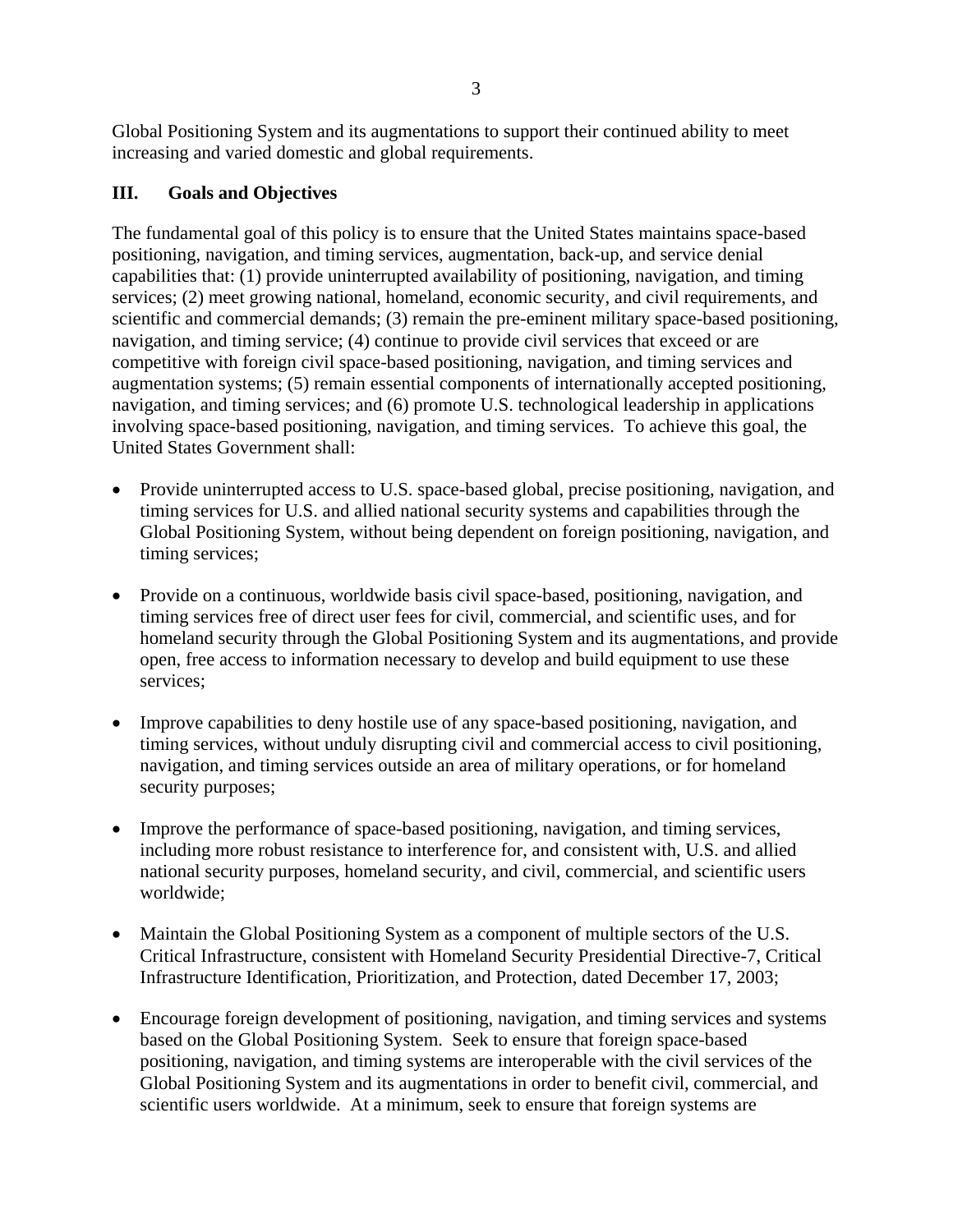compatible with the Global Positioning System and its augmentations and address mutual security concerns with foreign providers to prevent hostile use of space-based positioning, navigation, and timing services; and

• Promote the use of U.S. space-based positioning, navigation, and timing services and capabilities for applications at the Federal, State, and local level, to the maximum practical extent.

### **IV. Management of Space-Based Positioning, Navigation, and Timing Services**

This policy establishes a permanent National Space-Based Positioning, Navigation, and Timing Executive Committee. The Executive Committee will be co-chaired by the Deputy Secretaries of the Department of Defense and the Department of Transportation or by their designated representatives. Its members will include representatives at the equivalent level from the Departments of State, Commerce, and Homeland Security, the Joint Chiefs of Staff, the National Aeronautics and Space Administration, and from other Departments and Agencies as required. Components of the Executive Office of the President, including the Office of Management and Budget, the National Security Council staff, the Homeland Security Council staff, the Office of Science and Technology Policy, and the National Economic Council staff, shall participate as observers to the Executive Committee. The Chairman of the Federal Communications Commission shall be invited to participate on the Executive Committee as a Liaison. The Executive Committee shall meet at least twice each year. The Secretaries of Defense and Transportation shall develop the procedures by which the Committee shall operate.

The Executive Committee shall make recommendations to its member Departments and Agencies, and to the President through the representatives of the Executive Office of the President. In addition, the Executive Committee will advise and coordinate with and among the Departments and Agencies responsible for the strategic decisions regarding policies, architectures, requirements, and resource allocation for maintaining and improving U.S. spacebased positioning, navigation, and timing infrastructures, including the Global Positioning System, its augmentations, security for these services, and relationships with foreign positioning, navigation, and timing services. Specifically, the Executive Committee shall:

- Ensure that national security, homeland security, and civil requirements receive full and appropriate consideration in the decision-making process and facilitate the integration and deconfliction of these requirements for space-based positioning, navigation, and timing capabilities, as required;
- Coordinate individual Departments' and Agencies' positioning, navigation, and timing program plans, requirements, budgets, and policies, and assess the adequacy of funding and schedules to meet validated requirements in a timely manner;
- Ensure that the utility of civil services exceeds, or is at least equivalent to, those routinely provided by foreign space-based positioning, navigation, and timing services;
- Promote plans to modernize the U.S. space-based positioning, navigation, and timing infrastructure, including: (1) development, deployment, and operation of new and/or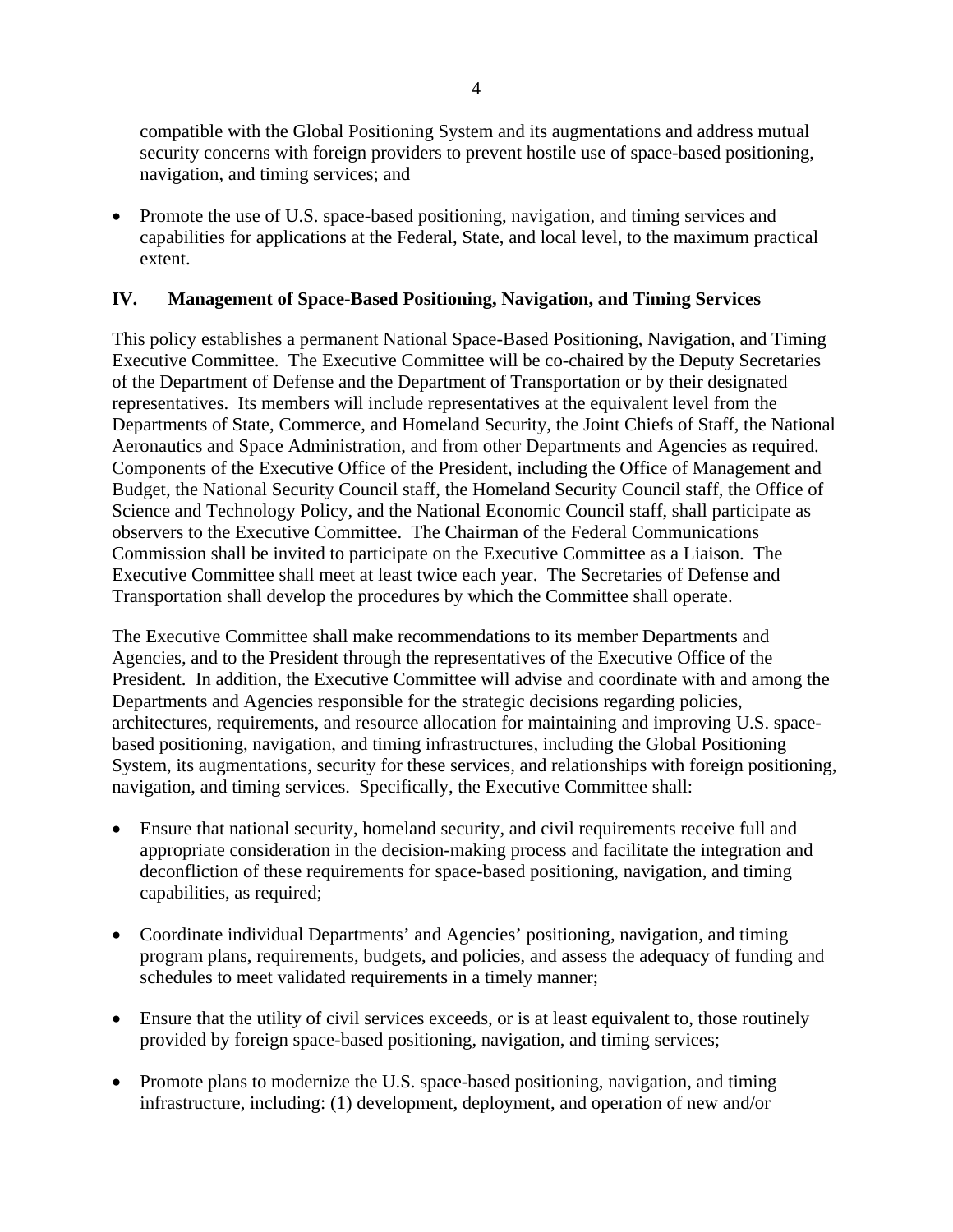improved national security and public safety services when required and to the maximum practical extent; and (2) determining the apportionment of requirements between the Global Positioning System and its augmentations, including consideration of user equipment;

- Review proposals and provide recommendations to the Departments and Agencies for international cooperation, as well as spectrum management and protection issues; and
- Establish a space-based Positioning, Navigation, and Timing Advisory Board. The board shall be comprised of experts from outside the United States Government, and shall be chartered as a Federal Advisory Committee.

The Executive Committee shall establish the National Space-Based Positioning, Navigation, and Timing Coordination Office. This office shall provide the staff functions for the Executive Committee. It shall be led by a full-time Director chosen by, and reporting to the Executive Committee, and shall include a cadre of full-time staff provided by Departments and Agencies represented on the Executive Committee. The Executive Committee shall determine the resources for the National Space-Based Positioning, Navigation, and Timing Coordination Office, including funding, location, staffing, and composition, consistent with the direction of this policy.

The National Space-Based Positioning, Navigation, and Timing Coordination Office shall serve as the Secretariat for the Executive Committee and shall perform those functions delegated by the Executive Committee. Departments and Agencies shall provide appropriate information to the National Space-Based Positioning, Navigation, and Timing Coordination Office to ensure interagency transparency about positioning, navigation, and timing programs, policies, budgets, and activities that might affect mutual interests or interagency dependencies. The Interagency Global Positioning System Executive Board is hereby disestablished, and the Executive Committee or the National Space-Based Positioning, Navigation, and Timing Coordination Office, as appropriate, shall assume its functions as defined in the Positioning, Navigation, and Timing Executive Committee Charter, consistent with the direction provided in this policy.

The Executive Committee shall advise and coordinate the interdepartmental resource allocation for the Global Positioning System and it augmentations on an annual basis. The Secretary of Defense shall have primary responsibility for providing resources for development, acquisition, operation, sustainment, and modernization of the Global Positioning System. The Secretary of Transportation shall provide resources to the Secretary of Defense for assessment, development, acquisition, implementation, operation, and sustainment of additional designated Global Positioning System civil capabilities beyond the second and third civil signals already contained in the current Global Positioning System program. Global Positioning System civil signal performance monitoring, augmentations, and other unique positioning, navigation, and timing capabilities will be funded by the agency or agencies requiring those services or capabilities, including out-year procurement and operations costs. Any new technical features proposed and funded by the civil agencies shall not degrade or displace existing or planned national security functions of the system. If the Executive Committee recommends that the availability of Global Positioning System capabilities should be accelerated, the Executive Committee will make recommendations regarding the resources required to accelerate those capabilities. Resource issues will be resolved during the regular budget process.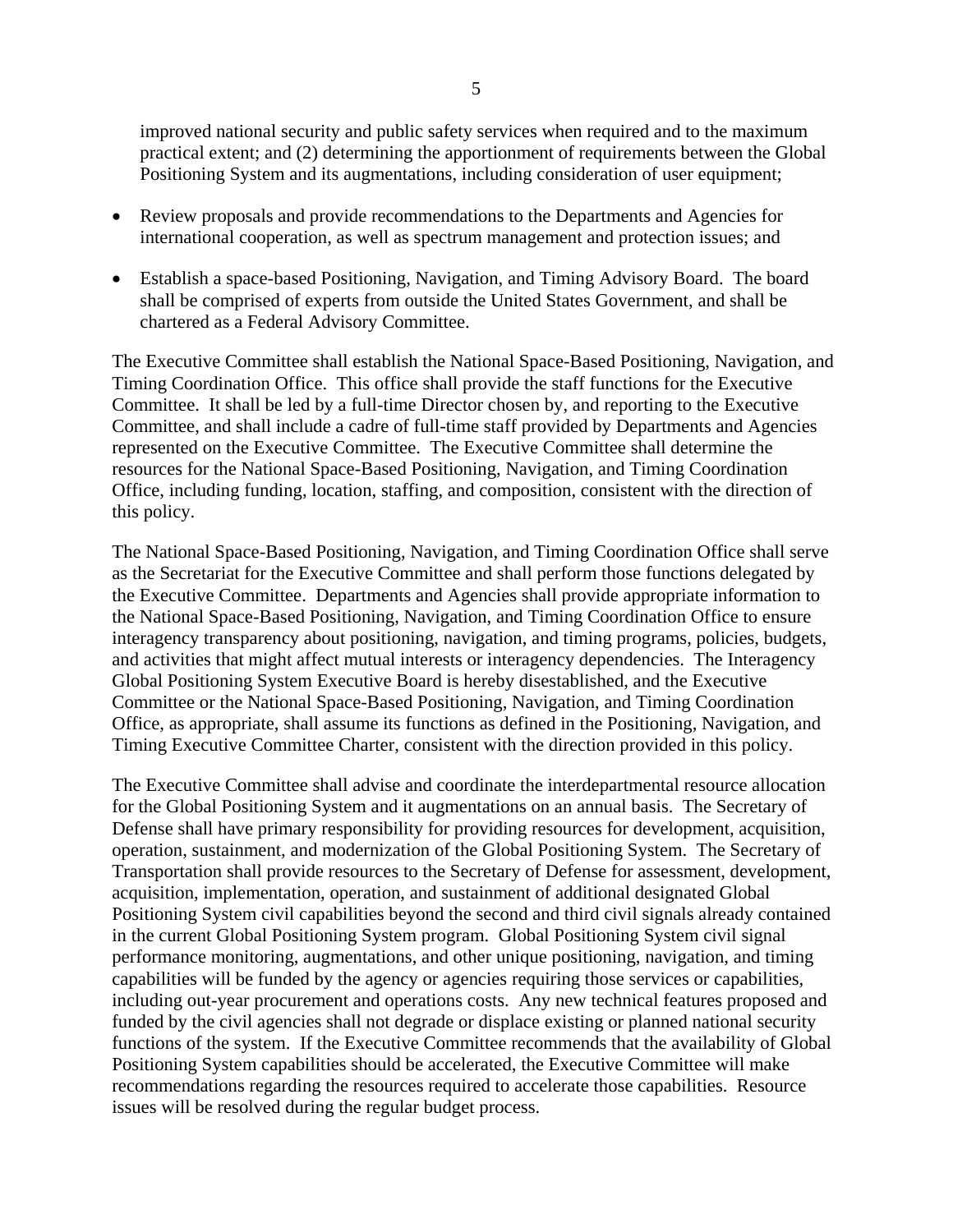The details of the cost sharing between: (1) the Department of Defense and the Department of Transportation, for the Global Positioning System; and (2) Departments and Agencies sponsoring augmentations, and/or unique or accelerated capabilities, shall be outlined in a Five-Year National Space-Based Positioning, Navigation, and Timing Plan, consistent with the guidance provided in this policy.

### **V. Foreign Access to U.S. Space-based Positioning, Navigation, and Timing Capabilities**

Any exports of U.S. positioning, navigation, and timing capabilities covered by the United States Munitions List or the Commerce Control List will continue to be licensed pursuant to the International Traffic in Arms Regulations or the Export Administration Regulations, as appropriate, and in accordance with all existing laws and regulations.

As a general guideline, export of civil or other non-United States Munitions List space-based positioning, navigation and timing capabilities that are currently available or are planned to be available in the global marketplace will continue to be considered favorably. Exports of sensitive or advanced positioning, navigation, and timing information, systems, technologies, and components will be considered on a case-by-case basis in accordance with existing laws and regulations, as well as relevant national security and foreign policy goals and considerations. In support of such reviews, the Secretary of State, in consultation with the Secretaries of Defense, Commerce, and Energy, the Administrator of the National Aeronautics and Space Administration, and the Director of Central Intelligence, shall modify and maintain the Sensitive Technology List directed in U.S. Commercial Remote Sensing Space Policy, dated April 25, 2003, including those technology items or areas deemed sensitive for positioning, navigation and timing applications. The Secretaries of State and Commerce shall use the list in the evaluation of requests for exports.

# **VI. Agency Roles and Responsibilities**

Departments and Agencies shall allocate the resources required to fulfill the objectives of this policy. Nothing in this policy shall diminish the operational and budgetary authorities of the Departments and Agencies.

The Secretary of Defense shall:

- Have responsibility for development, acquisition, operation, security, and continued modernization of the Global Positioning System, while facilitating appropriate civil and homeland security Department and Agency representation and participation in these activities, and any decisions that affect civil and homeland security equities;
- Develop, acquire, operate, realistically test, evaluate, and maintain navigation warfare capabilities and other capabilities required to:
	- Effectively utilize the Global Positioning System services in the event of adversary jamming or other interference;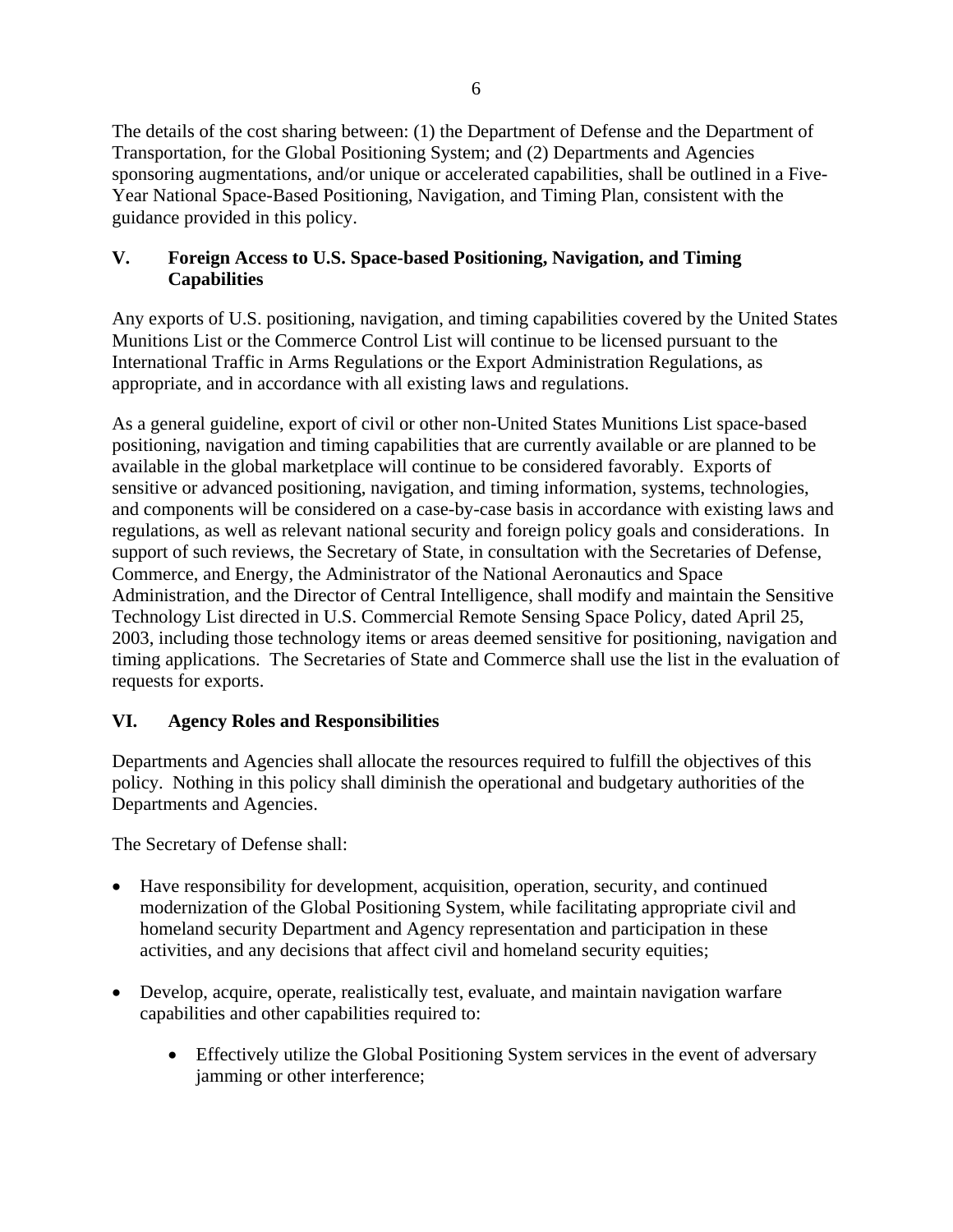- Deny to adversaries position, navigation, and timing services from the Global Positioning System, its augmentations, and/or any other space-based position, navigation, and timing systems without unduly disrupting civil, commercial, and scientific uses of these services outside an area of military operations, or for homeland security purposes; and
- Identify, locate and mitigate, in coordination with Departments and Agencies, as appropriate, any interference on a global basis that adversely affects use of the Global Positioning System for military operations;
- Ensure the earliest operational availability for modernized military and navigation warfare capabilities;
- Train, equip, test, and exercise U.S. military forces and national security capabilities in operationally realistic conditions that include denial of the Global Positioning System. In cooperation with the Secretaries of Transportation and Homeland Security, and as appropriate, with the Secretary of State, develop guidelines that facilitate these activities and Navigation Warfare training, testing, demonstrations, and exercises without unduly disrupting or degrading homeland security and civil services and operations, either internationally or domestically;
- Promote use of Global Positioning System national security services to allied military forces to facilitate interoperability between U.S. and allied forces and capabilities, and to maintain their use as the pre-eminent military space-based positioning, navigation, and timing capability;
	- Consistent with the guidance in Section V of this policy, make Global Positioning System national security services, user equipment, information, and technology available for use by allied military forces; and
	- Work with allies to monitor access to national security services and user equipment, in order to limit the potential for adversaries to use these capabilities against U.S. and allied military forces;
- Maintain the commitment to discontinue the use of the feature known as Selective Availability designed to degrade globally the Standard Positioning Service of the Global Positioning System;
- Facilitate access to appropriate levels of national security services and user equipment at the Federal level to meet critical requirements for emergency response and other homeland security purposes, and, on an exceptional basis, for civil purposes, including state or local emergency response;
- Develop improved, dedicated national security positioning, navigation, and timing capabilities, including but not limited to more diverse, flexible, and capable signals and services;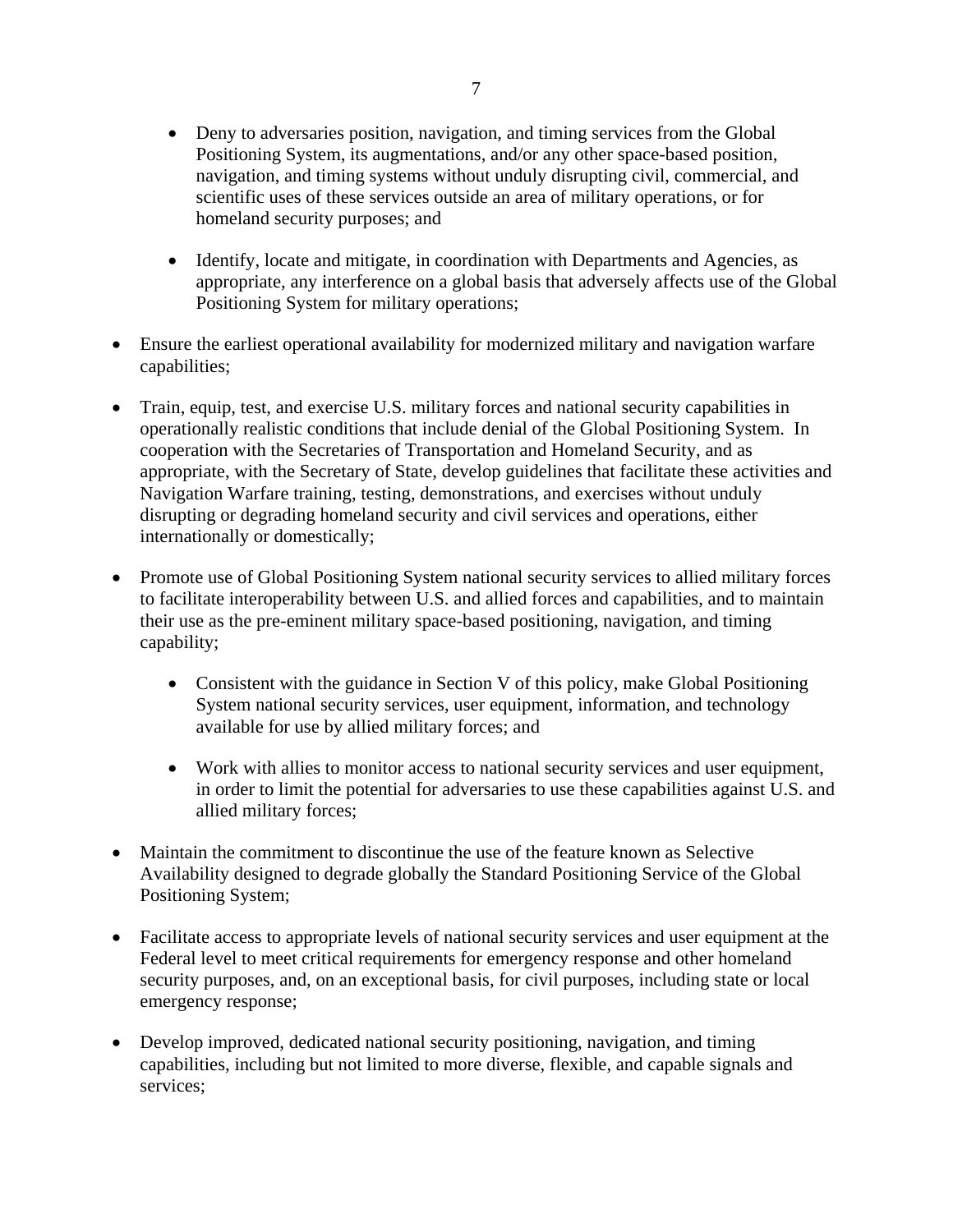- Maintain lead responsibility for negotiating with foreign defense organizations any cooperation regarding access to or information about Global Positioning System military services; and
- In cooperation with other Departments and Agencies, assess the utility and feasibility of hosting secondary payloads on Global Positioning System satellites, including, but not limited to those intended to enhance global search and rescue capabilities for all users. No secondary payload may adversely affect the performance, schedule, or cost of the Global Positioning System, its signals or services. Resources required for the assessment, development, acquisition, integration, and operation of secondary payloads shall be the responsibility of the sponsoring agency or agencies.

The Secretary of Transportation shall:

- Have lead responsibility for the development of requirements for civil applications from all United States Government civil Departments and Agencies;
- Ensure, in cooperation with the Secretary of Defense and the Secretary of Homeland Security, the performance monitoring of U.S. civil space-based positioning, navigation, and timing services;
- Consistent with the guidance in Section V of this policy, and in coordination with the Secretary of Commerce and the Secretary of State, facilitate: (1) foreign development of civil positioning, navigation, and timing services and systems based on the Global Positioning System; and (2) international participation in the development of civil applications for U.S. space-based positioning, navigation, and timing services;
- Ensure, in coordination with the Secretary of Defense, that space-based positioning, navigation, and timing public safety services meet or exceed international performance standards, including but not limited to those used for these services in aviation and/or maritime applications;
- In cooperation with other Departments and Agencies, promote the use of U.S. civil spacebased positioning, navigation, and timing services and capabilities for transportation safety;
- Represent the civil Departments and Agencies in the development, acquisition, management, and operations of the Global Positioning System;
- Develop, acquire, operate, and maintain Global Positioning System space or terrestrial augmentations for civil transportation applications;
- Ensure the earliest operational availability for modernized civil signals and services on the Global Positioning System and its augmentations, in coordination with the Secretary of Defense;
- In coordination with the Secretary of Homeland Security, develop, acquire, operate, and maintain backup position, navigation, and timing capabilities that can support critical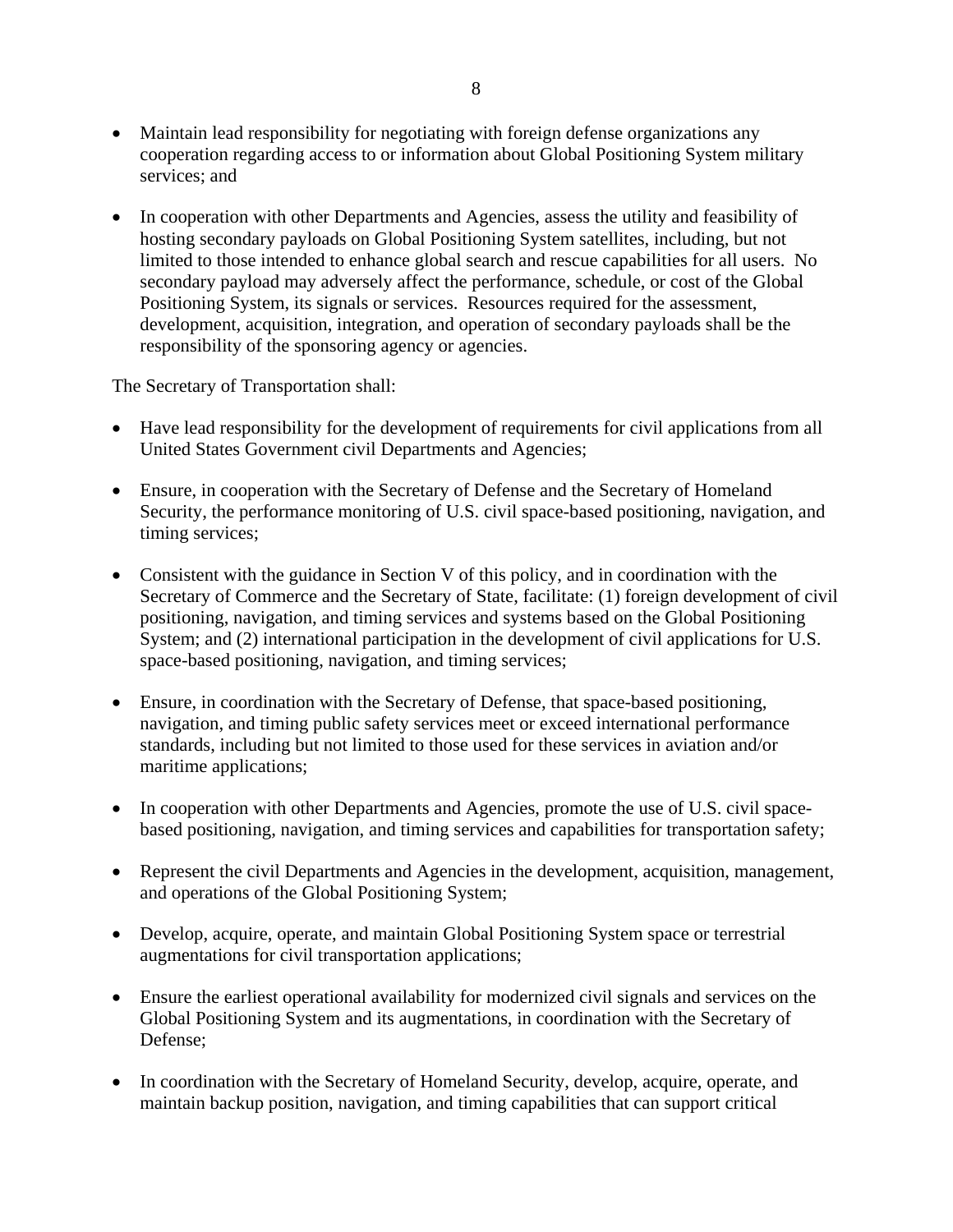transportation, homeland security, and other critical civil and commercial infrastructure applications within the United States, in the event of a disruption of the Global Positioning System or other space-based positioning, navigation, and timing services, consistent with Homeland Security Presidential Directive-7, Critical Infrastructure Identification, Prioritization, and Protection, dated December 17, 2003; and

• In cooperation with the Secretary of Defense, assess and assist, as appropriate, in the international acceptance for using the military positioning, navigation, and timing services of the Global Positioning System for operations in civil airspace.

The Secretary of Commerce shall:

- Represent U.S. commercial interests with other Departments and Agencies in the requirements review of the Global Positioning System and related space-based augmentations;
- In coordination with the Secretaries of State, Defense, and Transportation and the National Aeronautics and Space Administration, seek to protect the radio frequency spectrum used by the Global Positioning System and its augmentations through appropriate domestic and international spectrum management and regulatory practices;
- In coordination with the Secretaries of Defense and Transportation, and the Administrator of the National Aeronautics and Space Administration, facilitate cooperation between the United States Government and U.S. industry as appropriate to identify mutually acceptable solutions that will preserve existing and evolving uses of space-based positioning, navigation, and timing services, while allowing for the development of other technologies and services that depend on use of the radio frequency spectrum;
- In cooperation with the Administrator of the National Aeronautics and Space Administration, develop and provide to the Secretary of Transportation requirements for use of the Global Positioning System and its augmentations to support civil space systems; and
- In cooperation with other Departments and Agencies, promote the use of U.S. civil spacebased positioning, navigation, and timing services and capabilities for applications at the Federal, State, and local level, to the maximum practical extent.

The Secretary of State shall:

- In cooperation with the Secretary of Defense, the Secretary of Transportation, and other Departments and Agencies promote the use of civil aspects of the Global Positioning System and its augmentation services and standards with foreign governments and other international organizations;
- Take the lead for negotiating with foreign governments and international organizations regarding civil and, as appropriate and in coordination with the Secretary of Defense, military positioning, navigation, and timing matters, including but not limited to coordinating interagency review of: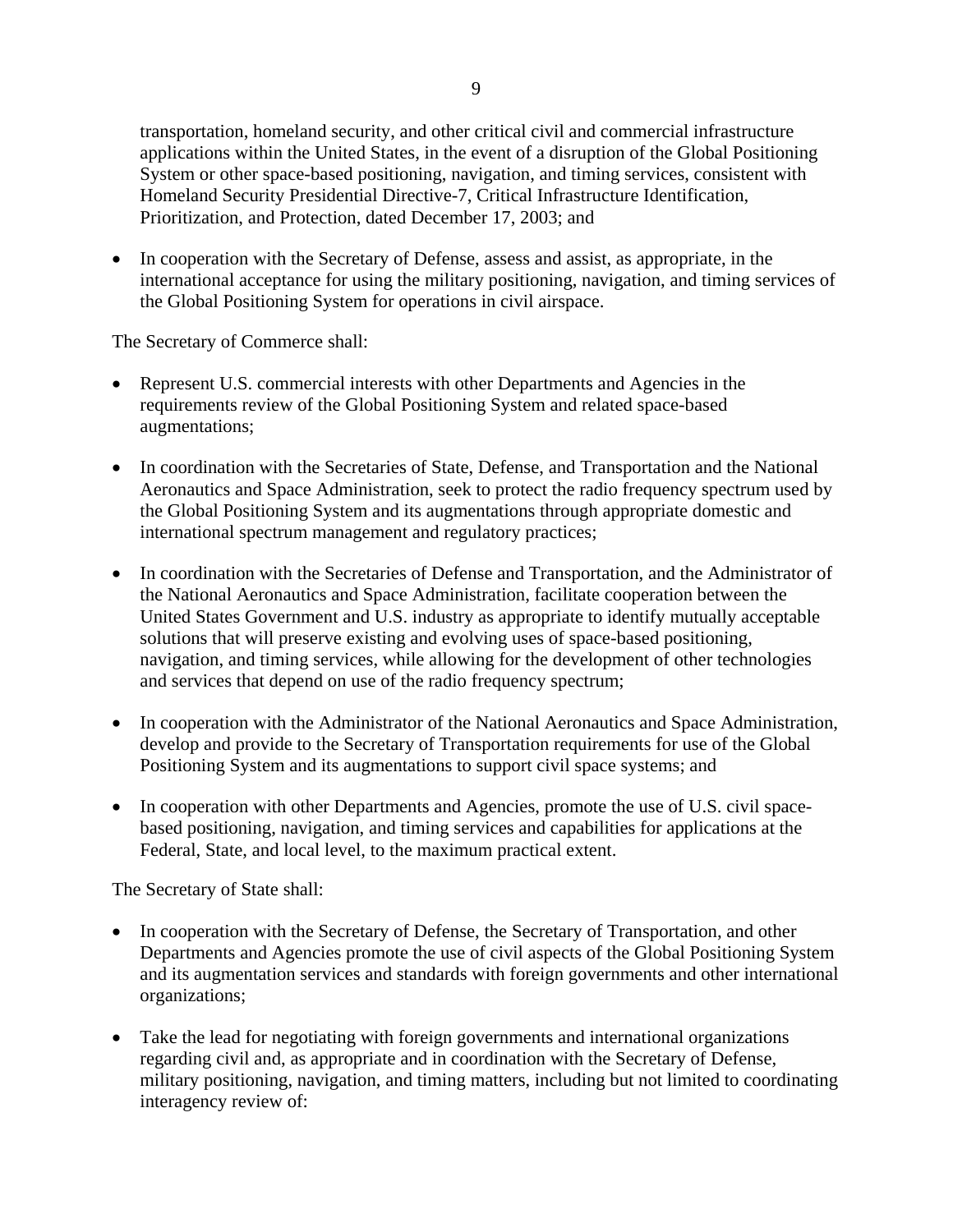- Instructions to U.S. delegations for bilateral and multilateral consultations relating to the planning, management, and use of the Global Positioning System and related augmentation systems; and
- International agreements with foreign governments and international organizations regarding the planning, operation, management, and/or use of the Global Positioning System and its augmentations; and
- Modify and maintain, in coordination with the Secretaries of Defense, Commerce, and Energy, the Director of Central Intelligence, and the Administrator of the National Aeronautics and Space Administration, the Sensitive Technology List created by U.S. Commercial Remote Sensing Space Policy, dated April 25, 2003. In particular, include sensitive technology items and/or information related to positioning, navigation, and timing applications.

The Secretary of Homeland Security shall:

- Identify space-based positioning, navigation, and timing requirements for homeland security purposes to the Secretary of Transportation, and coordinate the use of positioning, navigation, and timing capabilities and backup systems for homeland security purposes by Federal, State, and local governments and authorities;
- In coordination with the Secretary of Transportation, and with other Departments and Agencies, promote the use of the Global Positioning System positioning and timing standards for use by Federal agencies, and by State and local authorities responsible for public safety and emergency response;
- In coordination with the Secretary of Defense, and in cooperation with the Secretaries of Transportation and Commerce, ensure:
	- Mechanisms are in place to identify, understand, and disseminate timely information regarding threats associated with the potential hostile use of space-based positioning, navigation, and timing services within the United States; and
	- Procedures are developed, implemented, and routinely exercised to request assistance from the Secretary of Defense should it become necessary to deny hostile use of space-based position, navigation and timing services within the United States;
- In coordination with the Secretaries of Defense, Transportation, and Commerce, develop and maintain capabilities, procedures, and techniques, and routinely exercise civil contingency responses to ensure continuity of operations in the event that access to the Global Positioning System is disrupted or denied;
- In coordination with the Secretaries of Transportation and Defense, and in cooperation with other Departments and Agencies, coordinate the use of existing and planned Federal capabilities to identify, locate, and attribute any interference within the United States that